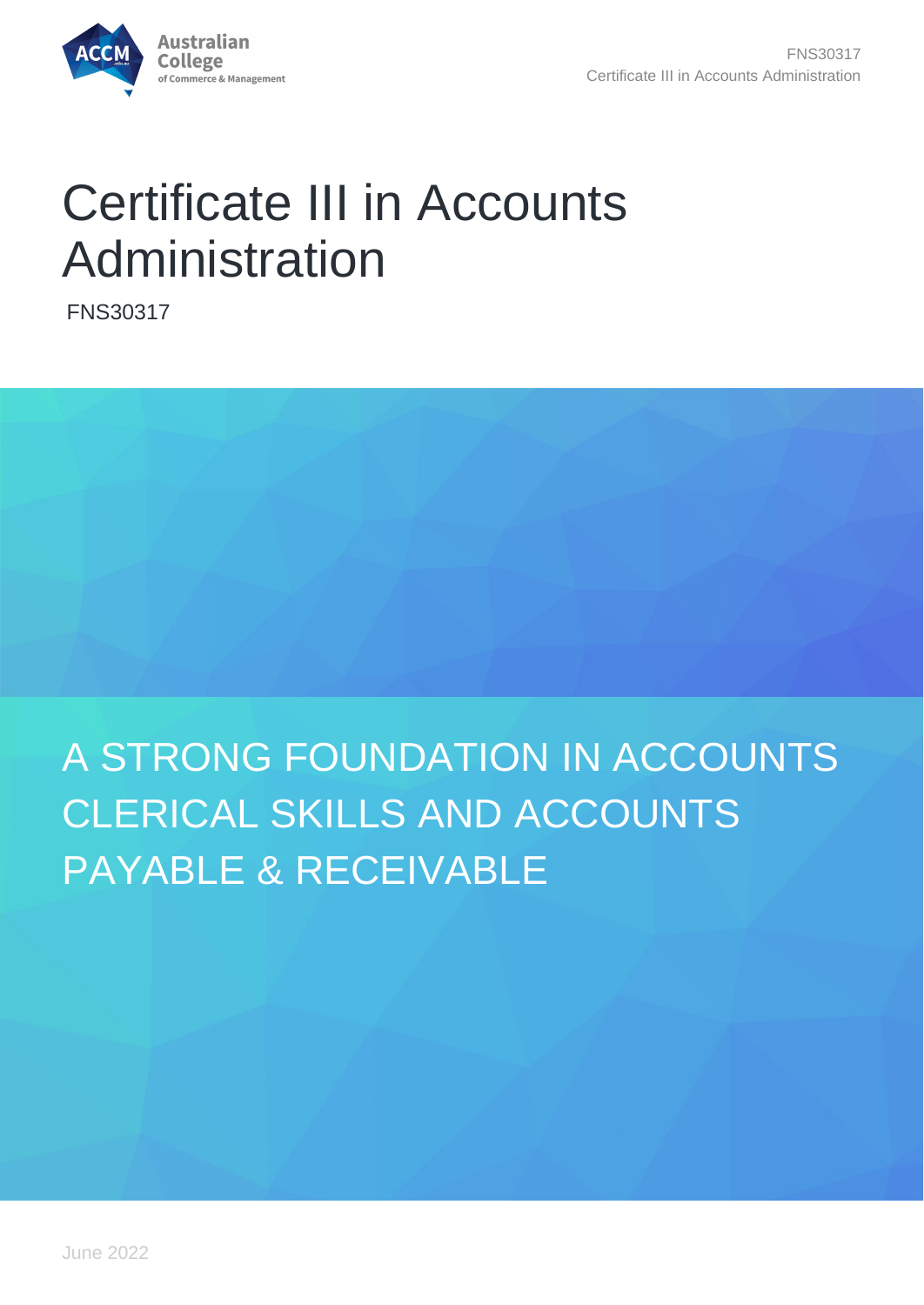

## About This Course

XERO Specialty Course - The Certificate III in Accounts Administration qualification looks at the accounts clerical tasks of accepting and processing customer payments into an accounts software package and paying business bills. You will also learn key support functions like writing letters and basic word processing skills. You will be using the Xero trial version for your course.

Having accounts administration skills can open many new job opportunities. Accounts clerk roles are always available, and general administration roles always advertise accounts skills as highly desirable. As long as you have average numeracy skills and can find your way around a calculator you will be able to skill up in this key area. The Australian College makes accounts training easier with high quality step by step course materials and the support of a dedicated team of Student Advisers who have real accounting experience. Our Student Advisers are skilled at transferring their accounts knowledge in an easy and understandable way, making your online course experience a positive one.

## Subject Choices

- **Perform Financial Calculations**
- Practical Word Processing
- **Paying Business Bills with Xero**
- Write Business Letters
- Issuing Customer Invoices with Xero
- Mid Course Survey
- Bank Reconciliation with Xero
- Xero Computerised Accounting
- Accounting Step by Step
- **Practical Spreadsheets**
- Working in the Accounting Industry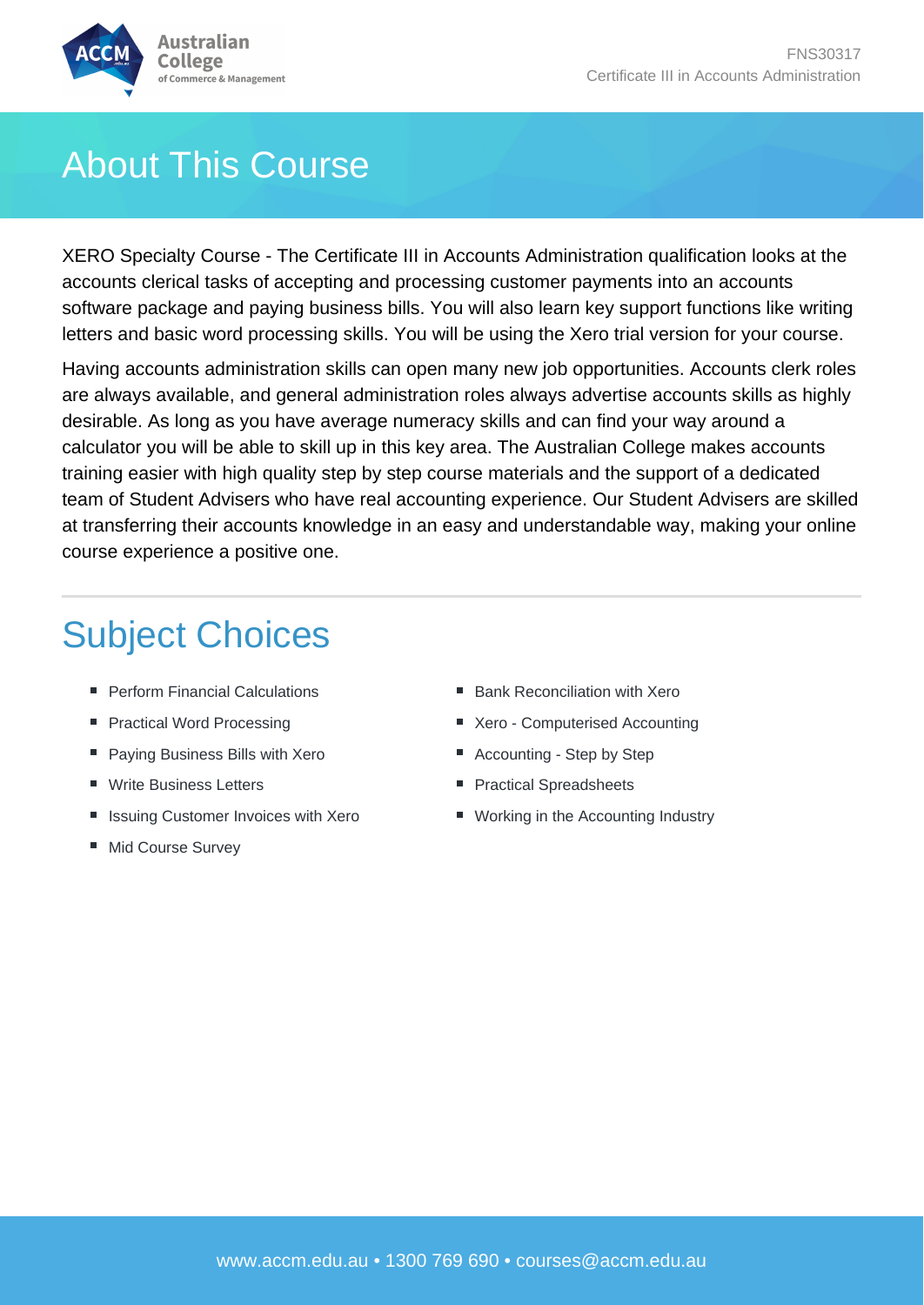

## Key Course Facts

| <b>Start Date:</b>        | <b>Delivery Options:</b>                    |
|---------------------------|---------------------------------------------|
| Start immediately         | On-line/Correspondence                      |
| Duration:                 | <b>Group Training:</b>                      |
| Complete within 14 months | <b>Contact the College for Availability</b> |

## Course Fees: \$3,750 All materials provided at no extra cost

The course fees may vary if you are a trainee or if the state that you reside in has a subsidised training opportunity. Refer to the tables below.

| <b>NSW</b>            | <b>ACT</b>                                                             | <b>NT</b> | <b>QLD</b> | <b>SA</b> | <b>TAS</b> | VIC.       | <b>WA</b> |
|-----------------------|------------------------------------------------------------------------|-----------|------------|-----------|------------|------------|-----------|
| \$0                   | \$1,300                                                                | \$3,750   | \$3,750    | \$3,750   | \$1,468    | \$3,750    | N/A       |
| <b>NSW</b>            | Existing Worker Traineeship Fees for this Qualification:<br><b>ACT</b> | <b>NT</b> | <b>QLD</b> | <b>SA</b> | <b>TAS</b> | <b>VIC</b> | <b>WA</b> |
|                       |                                                                        |           |            |           | \$1,468    | \$3,750    |           |
|                       | \$1,300                                                                | N/A       | N/A        | N/A       |            |            | N/A       |
| \$3,750<br><b>NSW</b> | School Based Traineeship Fees for this Qualification:<br><b>ACT</b>    | <b>NT</b> | <b>QLD</b> | <b>SA</b> | <b>TAS</b> | <b>VIC</b> | <b>WA</b> |

#### Subsidised Training Options for this Qualification \*

| <b>NSW</b> |     | N L | ו וכ | SΑ  | TAS. | MIG. | WA  |
|------------|-----|-----|------|-----|------|------|-----|
| \$1,320    | N/A | N/A | N/A  | N/A | N/A  | N/A  | N/A |

\* NSW fee listed is for the Smart and Skilled category 'no prior qualification'. A fee increases of 15-17% applies to those who have completed a qualification previously. This training is subsidised by the NSW Government.

\* Jobs & Skills WA courses are subsidised by the Department of Training and Workforce Development. The Student tuition fees are indicative only and are subject to change given individual circumstances at enrolment. Additional fees may apply such as Student service and resource fees.

\*\* Subject to eligibility and availability at the time of enrolment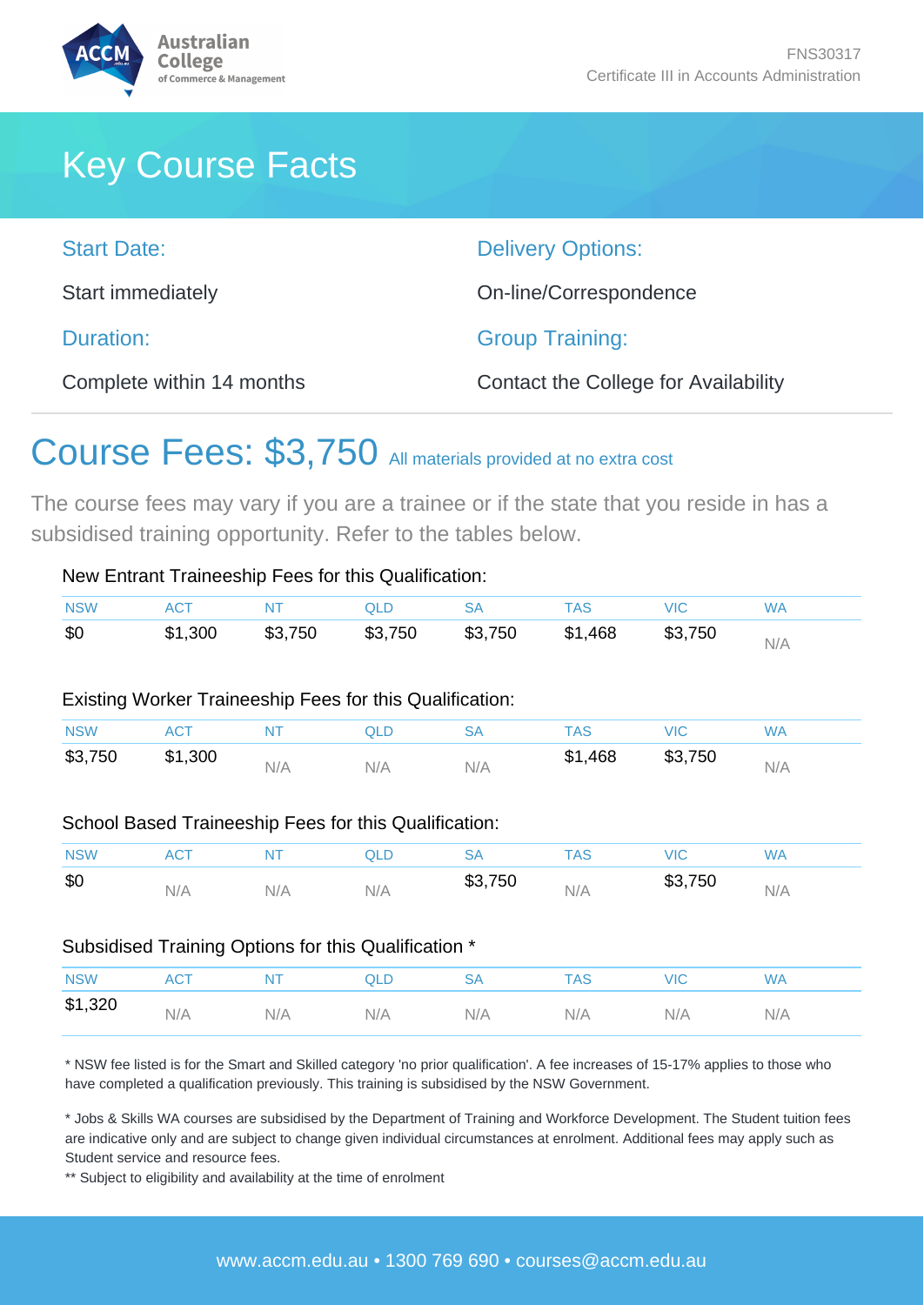

## Entry Requirements

### Literacy Skills

#### **Reading Skills**

You must be able to: Read basic texts relevant to workplace requirements (ie policies and procedures) Read and evaluate information and ideas to extract meaning relevant to the topic Use different reading comprehension strategies as needed (ie identifying, questioning, previewing)

As a guide - you should have completed Year 10 schooling, or have proven workplace reading skills.

#### **Writing Skills**

You must be able to: Write clear sequenced instructions for using routine/everyday activities Draft short emails and letters to convey required information Complete a range of forms requiring routine and factual data

As a guide - you must have completed Year 10 schooling, or have proven workplace written communication skills.

#### Language Skills (Spoken English)

#### You must be able to:

Demonstrate language use appropriate to different circumstances Make enquiries or seek clarification as needed to perform tasks Explain routine procedures and give clear sequenced instructions to others

As a basic guide - you must have sufficient English speaking skills to be able to communicate with your Student Adviser over the phone.

#### Numeracy Skills

You must be able to: Interpret, comprehend and use a range of everyday mathematical information in familiar and routine contexts

As a basic guide - you must have completed Year 10 schooling, or have a working knowledge of basic mathematical functions.

### Digital Literacy Skills

#### You must be able to:

Open and use a computer application (such as your Web Browser) Navigate a website by following instructions and follow website "links" Type and edit text eg for short answer assessment questions Select the appropriate answers in a multiple choice list (select the correct option(s)) Download, save, edit and upload documents or files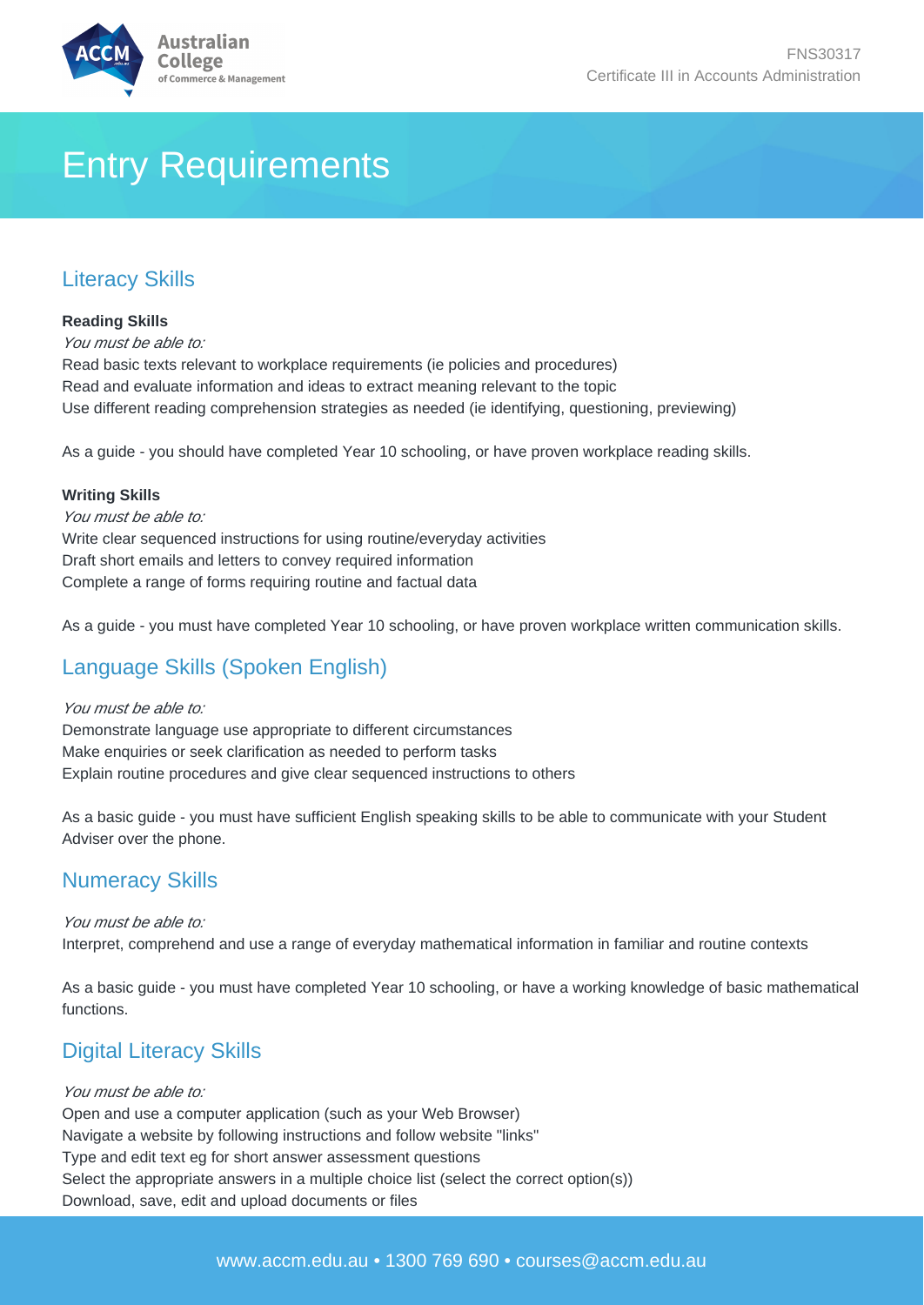Write, edit, send, receive and save emails

Open and use a word processing application (such as Microsoft Word or Google Docs) Open and use a spreadsheet program (such as Microsoft Excel or Google Sheets) depending on electives chosen

#### Computer and Internet Requirements

#### You must have:

Access to a Desktop Computer or Laptop; some course work may be completed via mobile devices Internet access with Internet Explorer 8+, Chrome or Firefox

Microsoft Office 2010 Word (or higher) and Subject specific Microsoft Office products for chosen electives (ie Excel or Powerpoint)

Ability to access/ install trial versions of accounting software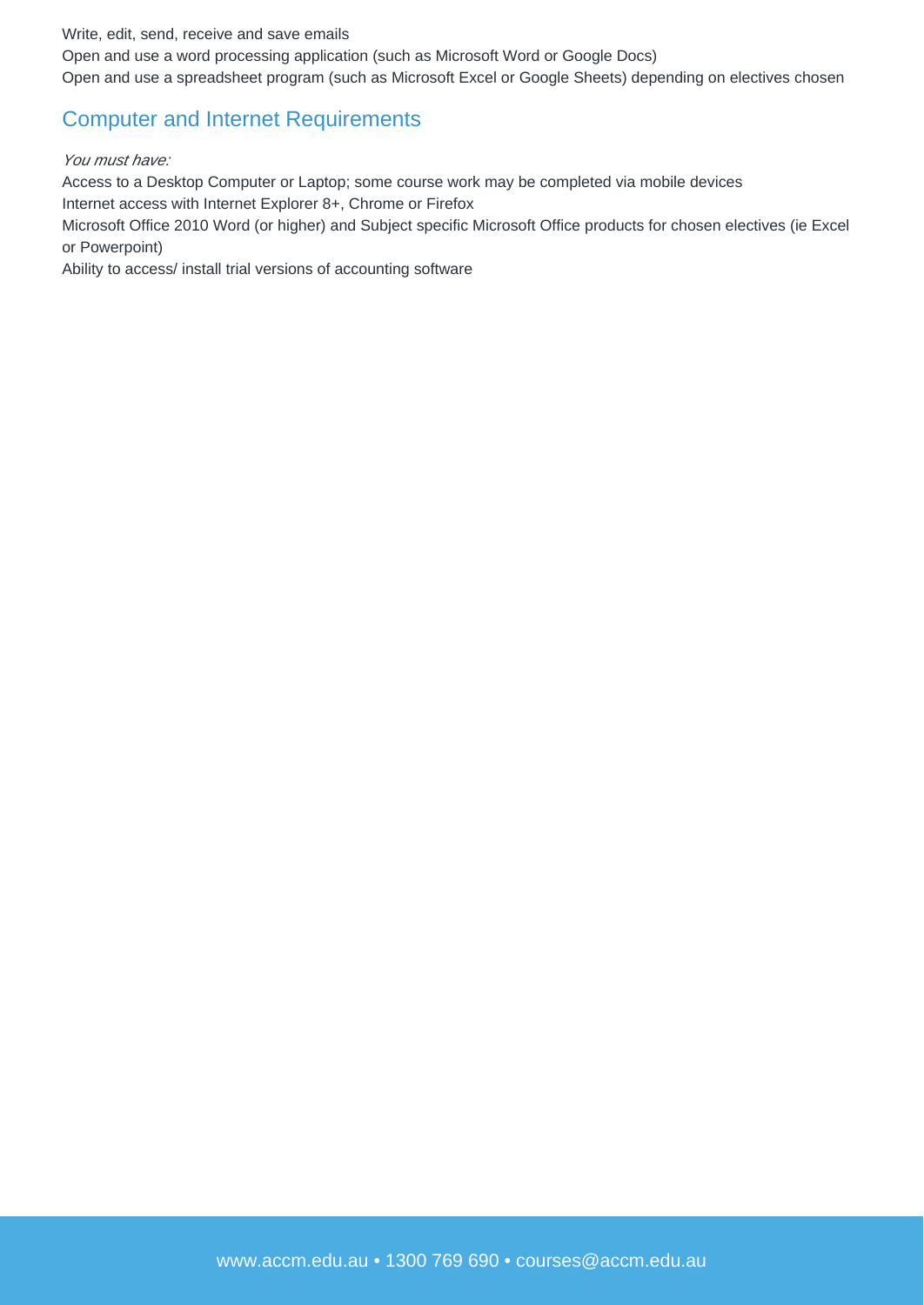

## Subject Descriptions

### Core Subjects:

#### Perform Financial Calculations

Financial calculations are part of every day life in a financial institution. The Subject covers a wide variety of routine calculations such as depreciation, GST and interest rates required in many finance roles. It also covers methods for checking calculation outcomes, software and online tools, and strategies for the detection of errors.

Unit(s):

FNSACC313 - Perform financial calculations

#### Practical Word Processing

In this introduction to word processing you will learn/develop key word processing skills that will allow you to create, style and prepare business documents. You will gain the experience to move and add text and using formatting techniques through practical activities. You will use Microsoft Word to prepare required documents using specific word processing features.

Unit(s):

BSBITU306 - Design and produce business documents

#### Paying Business Bills with Xero

This subject examines how to process payments such as supplier bills and provides an overview of how computerised accounting software can be used to record and process payments. This subject looks at the basic payment functions of XERO. This subject is practical in nature and requires practical activities undertaken using accounting software using trial versions.

Unit(s):

FNSACM303 - Process payment documentation

#### Write Business Letters

Learn to develop a good writing style for creating standard business documents such as basic letters, invoices, memos, messages and emails. You will also get tips on reviewing, proofreading and editing documents, as well as how to safely save and store them. Practical activities ensure that you have the necessary skills to organise information, communicate with work colleagues and write clearly.

Unit(s):

BSBWRT301 - Write simple documents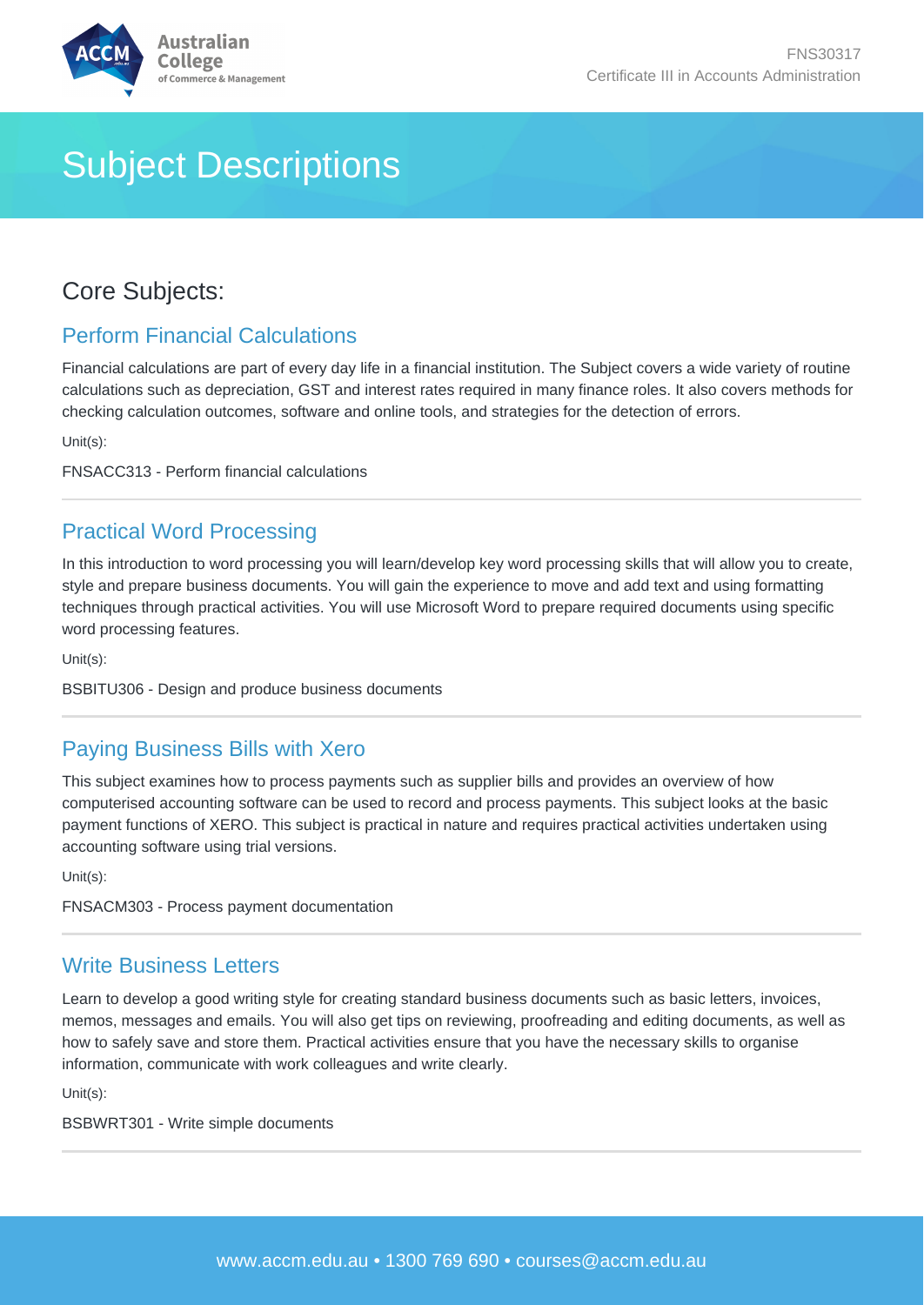#### Issuing Customer Invoices with Xero

Learn the skills and knowledge required to correctly allocate payments, reconcile accounts and maintain customer details. This accounts clerical subject looks at the issuing of invoices and the receipting of payments using the Xero trial version. Students will also learn how to interpret a trade debtors report.

This subject is practical in nature and requires practical activities undertaken using accounting software on trial software versions.

Unit(s):

FNSACM301 - Administer financial accounts

#### Mid Course Survey

Unit(s):

MID-SURVEY - Mid Course Survey

#### Bank Reconciliation with Xero

Bank reconciliation requires the skills to receive, identify and record receipts and match receipts to invoices. This subject looks at Bank Reconciliation using accounting software using Xero. Learners will identify the steps to be followed and how to action discrepancies.

Unit(s):

FNSACM302 - Prepare, match and process receipts

#### Xero - Computerised Accounting

This subject builds on earlier subjects to develop the learners computerised accounting skills. Learners will be required to process accounts payable and receivable; process adjustments; maintain subsidiary ledgers by correct payment and receipt allocation; and prepare reports. Key support tasks like actioning bad debts is also a key part of this subject. Xero is the chosen software accounting program for this subject.

Unit(s):

FNSACC304 - Conduct business activities using a computerised accounting system

FNSACC312 - Administer subsidiary accounts and ledgers

#### Accounting - Step by Step

This subject teaches double entry accounting so that learners have the skills and knowledge required to prepare journal entries, post journal entries to ledgers, prepare banking and reconcile financial receipts, and extract a trial balance and interim reports. The subject looks at the manual accounting steps involved and also how accounting packages process general journals.

Unit(s):

FNSACC311 - Process financial transactions and extract interim reports

#### Practical Spreadsheets

In this introductory subject, learn the fundamentals of working with excel, working with tables and formulas. Content also covers ways to design spreadsheets to improve the layout of information, as well as how to create graphs or charts. You will be amazed at the potential excel offers you to improve work processes and manage data.

Unit(s):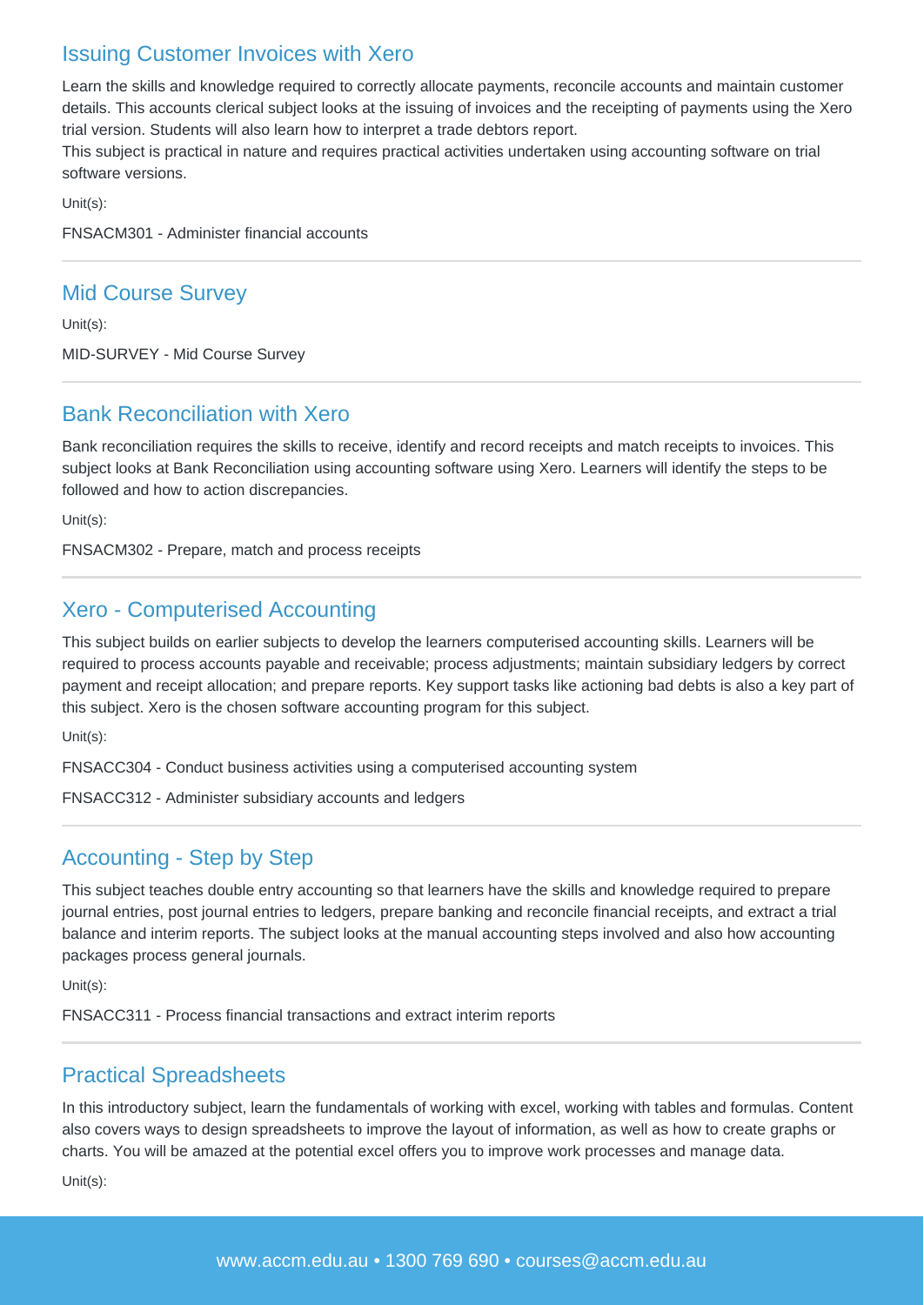#### Working in the Accounting Industry

All roles in the accounting industry require specific skills to correctly interpret and apply both industry and organisation procedures, guidelines and policies. This Subject will expose you to professional and ethical standards you'll need to be successful in your accounts role with cover the impact of the Privacy Act and relevant codes of practice. It also reflects the team work skills essential to all roles in the sector.

Unit(s):

FNSINC301 - Work effectively in the financial services industry